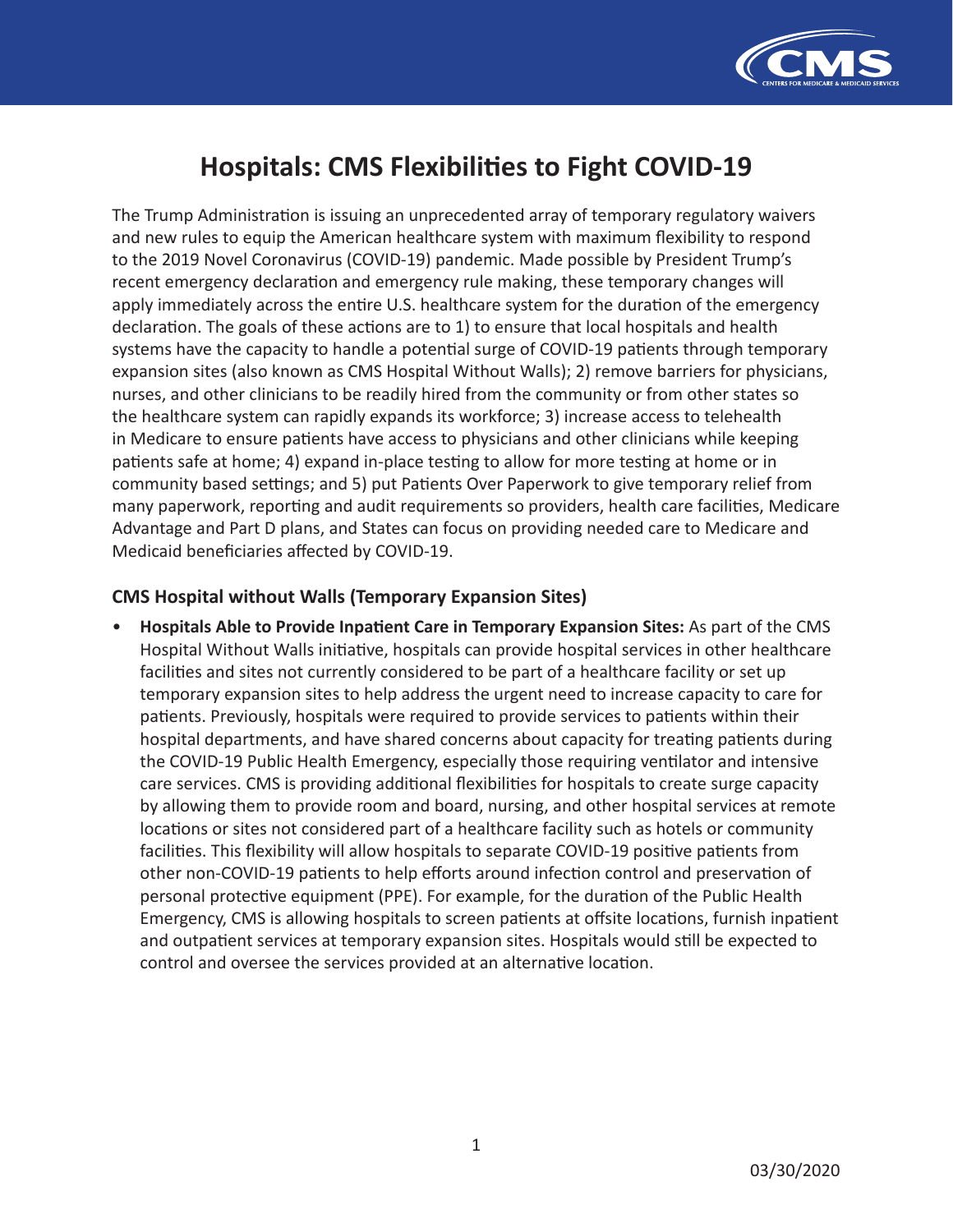

- Under an additional initiative, CMS is relaxing certain conditions of participation (CoPs) for hospital operations to maximize hospitals ability to focus on patient care. The same initiative will also allow currently enrolled ambulatory surgical centers (ASCs), to temporarily enroll as hospitals and to provide hospital services to help address the urgent need to increase hospital capacity to take care of patients. Other interested entities, such as freestanding emergency departments, could pursue enrolling as an ASC and then pursue converting their enrollment to hospital during the PHE. ASCs that wish to enroll to receive temporary billing privileges as a hospital should call the COVID-19 Provider Enrollment Hotline to reach the contractor that serves their jurisdiction, and then will complete and sign an attestation form specific to the COVID-19 PHE. See **[https://www.cms.gov/files/document/provider](https://www.cms.gov/files/document/provider-enrollment-relief-faqs-covid-19.pdf)[enrollment-relief-faqs-covid-19.pdf](https://www.cms.gov/files/document/provider-enrollment-relief-faqs-covid-19.pdf)** for additional information.
- **Off Site Patient Screening:** CMS is waiving the enforcement of section 1867(a) of the Social Security Act (the Emergency Medical Treatment and Active Labor Act, or EMTALA). This will allow hospitals, psychiatric hospitals, and critical access hospitals (CAHs) to screen patients at a location offsite from the hospital's campus to prevent the spread of COVID-19, so long as it is not inconsistent with the state emergency preparedness or pandemic plan.
- **Paperwork Requirements:** CMS is waiving certain specific paperwork requirements under this section only for hospitals which are considered to be impacted by a widespread outbreak of COVID-19. This allows hospitals to establish COVID-10 specific areas. Hospitals that are located in a state that has widespread confirmed cases would not be required to meet the following requirements:
	- 42 CFR §482.13(d)(2) with respect to timeframes in providing a copy of a medical record.
	- 42 CFR §482.13(h) related to patient visitation, including the requirement to have written policies and procedures on visitation of patients who are in COVID-19 isolation and quarantine processes.
	- 42 CFR §482.13(e)(1)(ii) regarding seclusion.
- **Physical Environment:** CMS is waiving certain requirements under the conditions at 42 CFR §482.41 and §485.623 to allow for flexibilities during hospital, psychiatric hospital, and CAH surges. CMS will permit non-hospital buildings/space to be used for patient care and quarantine sites, provided that the location is approved by the State (ensuring safety and comfort for patients and staff are sufficiently addressed). This allows for increased capacity and promotes appropriate cohorting of COVID-19 patients.
- **Temporary Expansion Sites:** For the duration of the PHE related to COVID-19, CMS is waiving certain requirements under the Medicare conditions of participation at 42 CFR §482.41 and §485.623 (as noted above) and the provider-based department requirements at 42 CFR §413.65 to allow hospitals to establish and operate as part of the hospital any location meeting the conditions of participation for hospitals in operation during the PHE. This waiver also allows hospitals to change the status of their current provider-based department locations to the extent necessary to address the needs of hospital patients as part of the State or local pandemic plan. This waiver will enable hospitals to meet the needs of Medicare beneficiaries. CMS also is offering some additional flexibilities to furnish inpatient services under arrangements.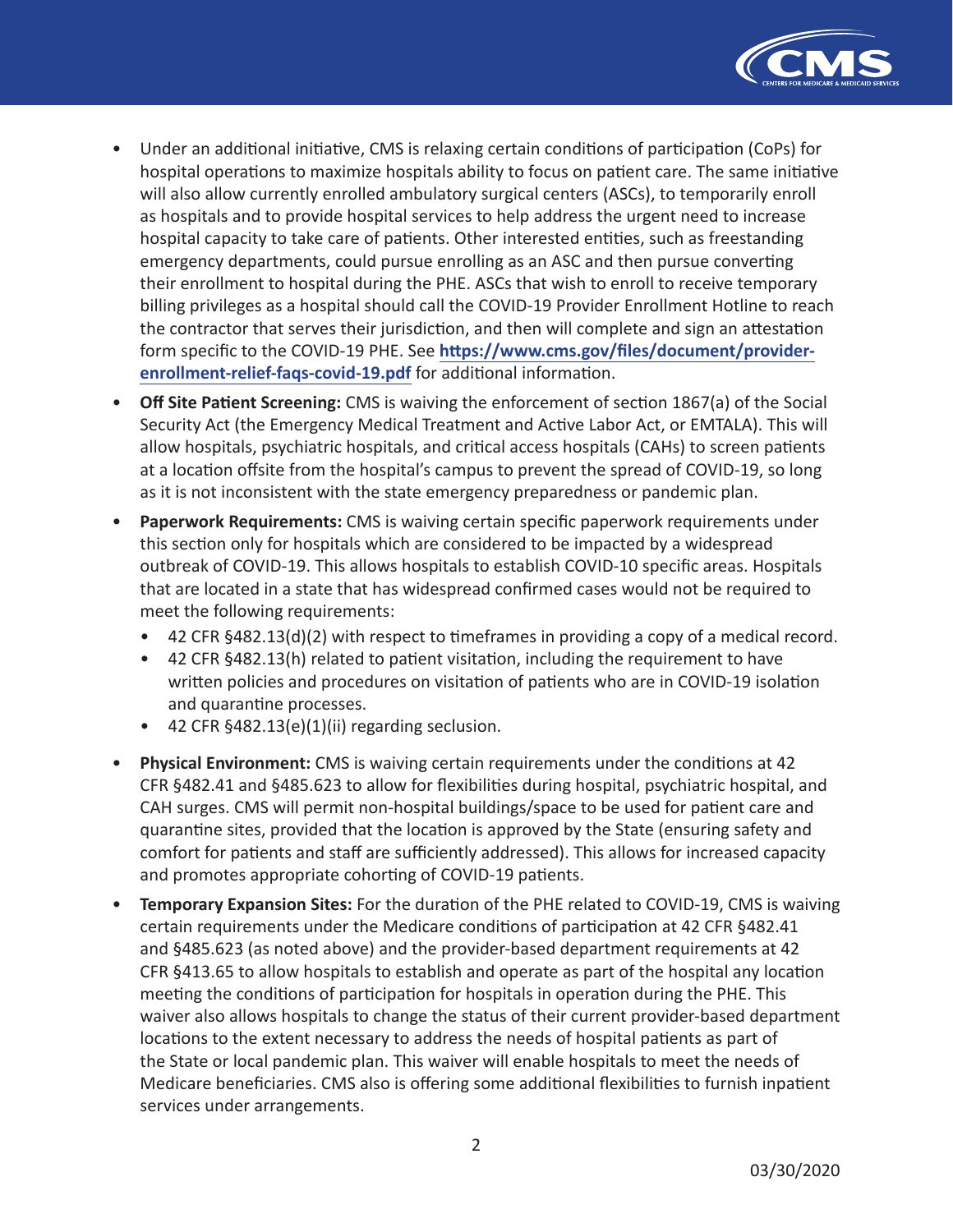

- **Critical Access Hospital Length of Stay:** CMS is waiving the Medicare requirements that Critical Access Hospitals (CAHs) limit the number of beds to 25, and that the length of stay be limited to 96 hours under the Medicare conditions of participation regarding number of beds and length of stay at 42 CFR §485.620.
- **CAH Status and location:** CMS is waiving the requirement at 485.610(b) that the CAH be located in a rural area or an area being treated as rural, allowing the CAHs flexibility in the establishment of surge site locations. Waiving the requirement at 485.610(e) regarding off-campus and co-location requirements allows the CAH flexibility in establishing off-site locations. In an effort to facilitate the establishment of CAHs without walls, these waivers will remove restrictions on CAHs regarding their rural location and their location relative to other hospitals and CAHs. These flexibilities should be implemented so long as it is not inconsistent with State or emergency or pandemic plan.
- **Housing Acute Care Patients in Excluded Distinct Part Units:** CMS is waiving requirements to allow acute care hospitals to house acute care inpatients in excluded distinct part units, where the distinct part unit's beds are appropriate for acute care inpatients. The Inpatient Prospective Payment System (IPPS) hospital should bill for the care and annotate the patient's medical record to indicate the patient is an acute care inpatient being housed in the excluded unit because of capacity issues related to the disaster or emergency.
- **Care for Excluded Inpatient Psychiatric Unit Patients in the Acute Care Unit of a Hospital:**  CMS is waiving requirements to allow acute care hospitals with excluded distinct part inpatient psychiatric units that, as a result of a disaster or emergency, need to relocate inpatients from the excluded distinct part psychiatric unit to an acute care bed and unit. The hospital should continue to bill for inpatient psychiatric services under the Inpatient Psychiatric Facility Prospective Payment System (IPF PPS) for such patients and annotate the medical record to indicate the patient is a psychiatric inpatient being cared for in an acute care bed because of capacity or other exigent circumstances related to the COVID-19 Public Health emergency. This waiver may be utilized where the hospital's acute care beds are appropriate for psychiatric patients and the staff and environment are conducive to safe care. For psychiatric patients, this includes assessment of the acute care bed and unit location to ensure those patients at risk of harm to self and others are safely cared for.
- **Care for Excluded Inpatient Rehabilitation Unit Patients in the Acute Care Unit of a Hospital:** CMS is waiving requirements to allow acute care hospitals with excluded distinct part inpatient Rehabilitation units that, as a result of a disaster or emergency, need to relocate inpatients from the excluded distinct part rehabilitation unit to an acute care bed and unit. The hospital should continue to bill for inpatient rehabilitation services under the Inpatient Rehabilitation Facility Prospective Payment System for such patients and annotate the medical record to indicate the patient is a rehabilitation inpatient being cared for in an acute care bed because of capacity or other exigent circumstances related to the disaster or emergency. This waiver may be utilized where the hospital's acute care beds are appropriate for providing care to rehabilitation patients and such patients continue to receive intensive rehabilitation services.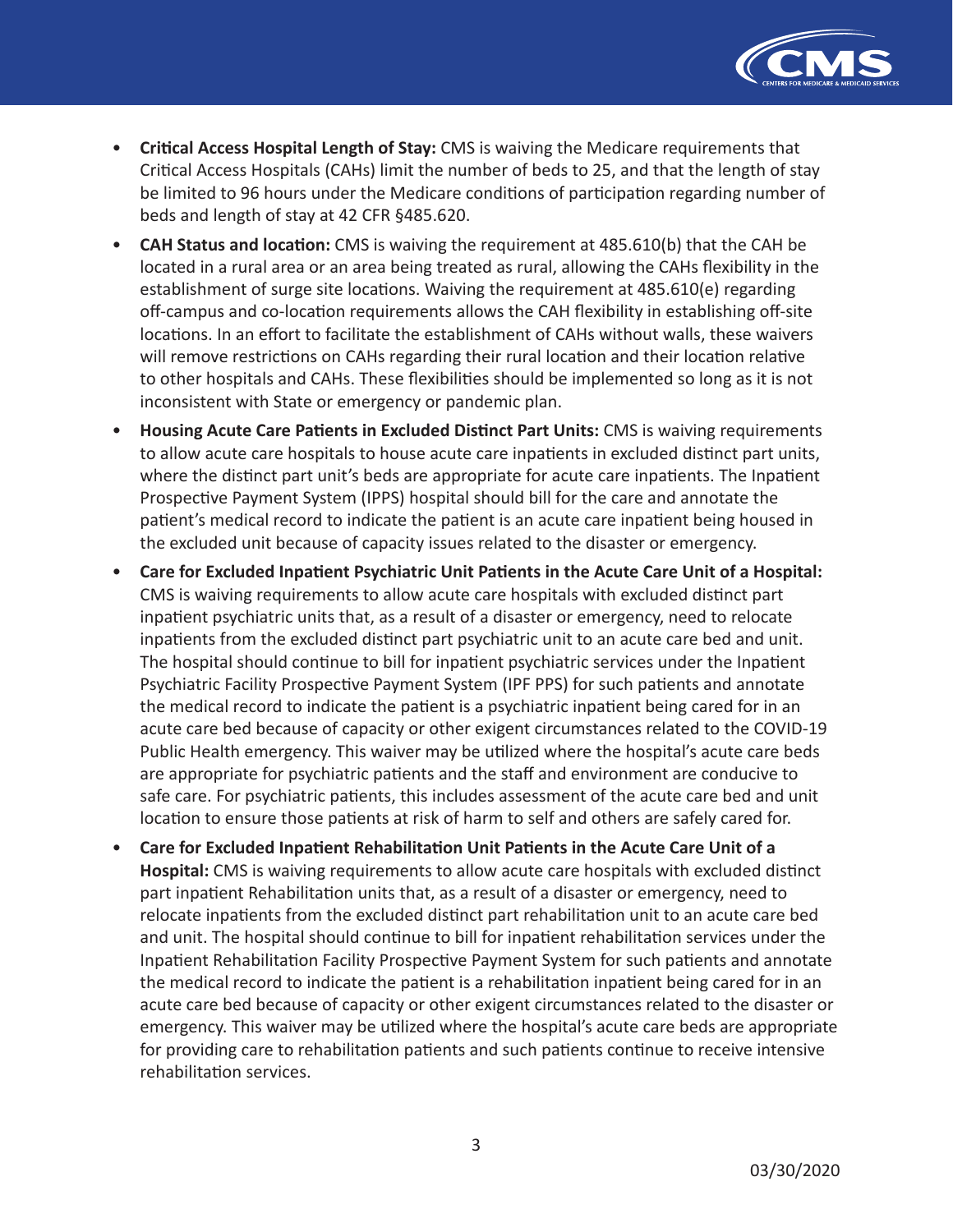

• **Telemedicine:** CMS is waiving the provisions related to telemedicine for hospitals and CAHs at 42 CFR 482.12(a)(8-9) and 42 CFR 485.616(c), making it easier for telemedicine services to be furnished to the hospital's patients through an agreement with an off-site hospital. This allows for increased access to necessary care for hospital and CAH patients, including access to specialty care.

### **Patients Over Paperwork**

- **Verbal Orders:** CMS is waiving the requirements of 42 CFR §482.23, §482.24 and §485.635(d)(3) to allow for additional flexibilities related to verbal orders where read-back verification is still required but authentication may occur later than 48 hours. This will allow for more efficient treatment of patients in a surge situation.
- **Reporting Requirements:** CMS is waiving reporting requirements at §482.13(g) (1)(i)-(ii) which require hospitals to report patients in an intensive care unit whose death is caused by their disease process but who required soft wrist restraints to prevent pulling tubes/IVs, may be reported later than close of business next business day, provided any death where the restraint may have contributed is continued to be reported within standard time limits. Due to current hospital surge, we are waiving this requirement to ensure that hospitals are focusing on increased care demands and patient care.
- **Limit Discharge Planning for Hospital and CAHs:** To allow hospitals and CAHs more time to focus on increasing care demands, discharge planning will focus on ensuring that patients are discharged to an appropriate setting with the necessary medical information and goals of care. CMS is waiving detailed regulatory requirements to provide information regarding discharge planning, as outlined in 42 CFR  $§482.43(a)(8)$ ,  $§482.61(e)$ , and  $485.642(a)(8)$ . The hospital, psychiatric hospital, and CAH must assist patients, their families, or the patient's representative in selecting a post-acute care provider by using and sharing data that includes, but is not limited to, home health agency (HHA), skilled nursing facility (SNF), inpatient rehabilitation facility (IRF), and long term care hospital (LTCH) data on quality measures and data on resource use measures. The hospital must ensure that the postacute care data on quality measures and data on resource use measures is relevant and applicable to the patient's goals of care and treatment preferences. During this public health emergency, a hospital may not be able to assist patients in using quality measures and data to select a nursing home or home health agency, but must still work with families to ensure that the patient discharge is to a post-acute care provide that is able to meet the patient's care needs.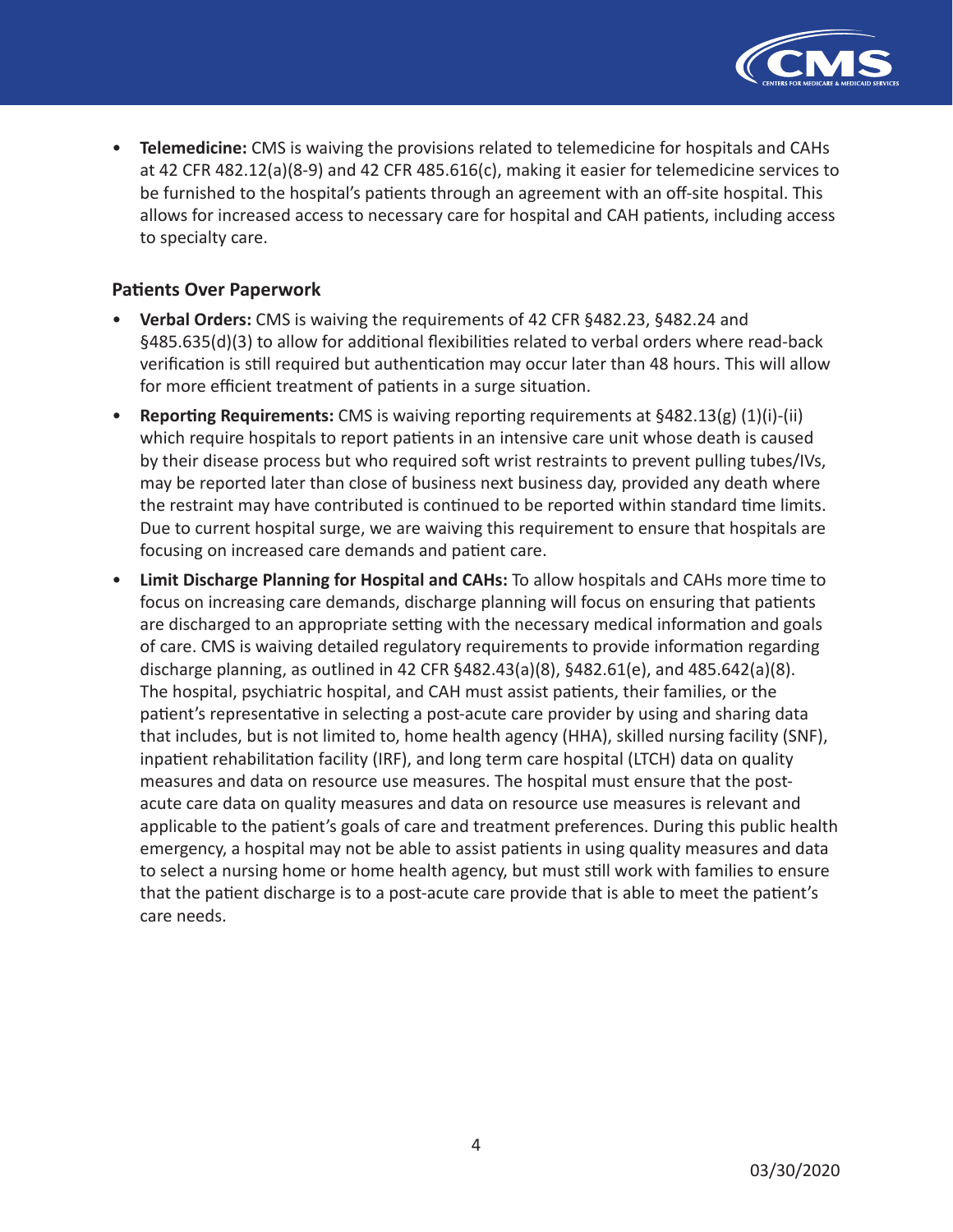

- **Modify Discharge Planning for Hospitals:** Patients must continue to be discharged to an appropriate setting with the necessary medical information and goals of care. To address the COVID-19 pandemic, CMS is waiving certain requirements related to hospital discharge planning for post-acute care services at 42 CFR §482.43(c), so as to expedite the safe discharge and movement of patients among care settings, and to be responsive to fluid situations in various areas of the country. CMS is waiving certain requirements for those patients discharged home and referred for HHA services, or for those patients transferred to a SNF for post-hospital extended care services, or transferred to an IRF or LTCH for specialized hospital services. For example, a patient may not be able to receive a comprehensive list of nursing homes in the geographic area, but must still be discharged to a nursing home that is available to provide the care that is need by the patient.
- **Medical Records:** CMS is waiving 42 CFR §482.24(a) through (c), which cover the subjects of the organization and staffing of the medical records department, requirements for the form and content of the medical record, and record retention requirements. CMS is waiving requirements under 42 CFR §482.24(c)(4)(viii) and §485.638(a)(4)(iii) related to medical records to allow flexibility in completion of medical records within 30 days following discharge and for CAHs that all medical records must be promptly completed. This flexibility will allow clinicians to focus on the patient care at the bedside during the pandemic.
- **Flexibility in Patient Self Determination Act Requirements (Advance Directives):** CMS is waiving the requirements at section 1902(a)(58) and 1902(w)(1)(A) for Medicaid, 1852(i) (for Medicare Advantage), and 1866(f) and 42 CFR 489.102 for Medicare, which require hospitals and CAHs to provide information about its advance directive policies to patients. We are waiving this requirement to allow for staff to more efficiently deliver care to a larger number of patients.
- **Extension for Inpatient Prospective Payment System (IPPS) Wage Index Occupational Mix Survey Submission:** CMS collects data every 3 years on the occupational mix of employees for each short-term, acute care hospital participating in the Medicare program. CMS is currently granting an extension for data submission for hospitals nationwide affected by COVID-19 until August 3, 2020. If hospitals encounter difficulty meeting this extended deadline date, hospitals should communicate their concerns to CMS via their MAC, and CMS may consider an additional extension if CMS determines it is warranted.
- **Utilization review:** CMS is waiving these requirements at 42 CFR §482.1(a)(3) and 42 C.F.R §482.30, that requires that hospitals participating in Medicare and Medicaid to have a utilization review plan that meets specified requirements. CMS is waiving the entire Utilization Review CoP at §482.30, which requires that a hospital must have a utilization review (UR) plan with a UR committee that provides for review of services furnished to Medicare and Medicaid beneficiaries to evaluate the medical necessity of the admission, duration of stay, and services provided. These flexibilities should be implemented so long as they are not inconsistent with a State or pandemic/emergency plan. Removing these administrative requirements will allow hospitals to focus more resources on providing direct patient care.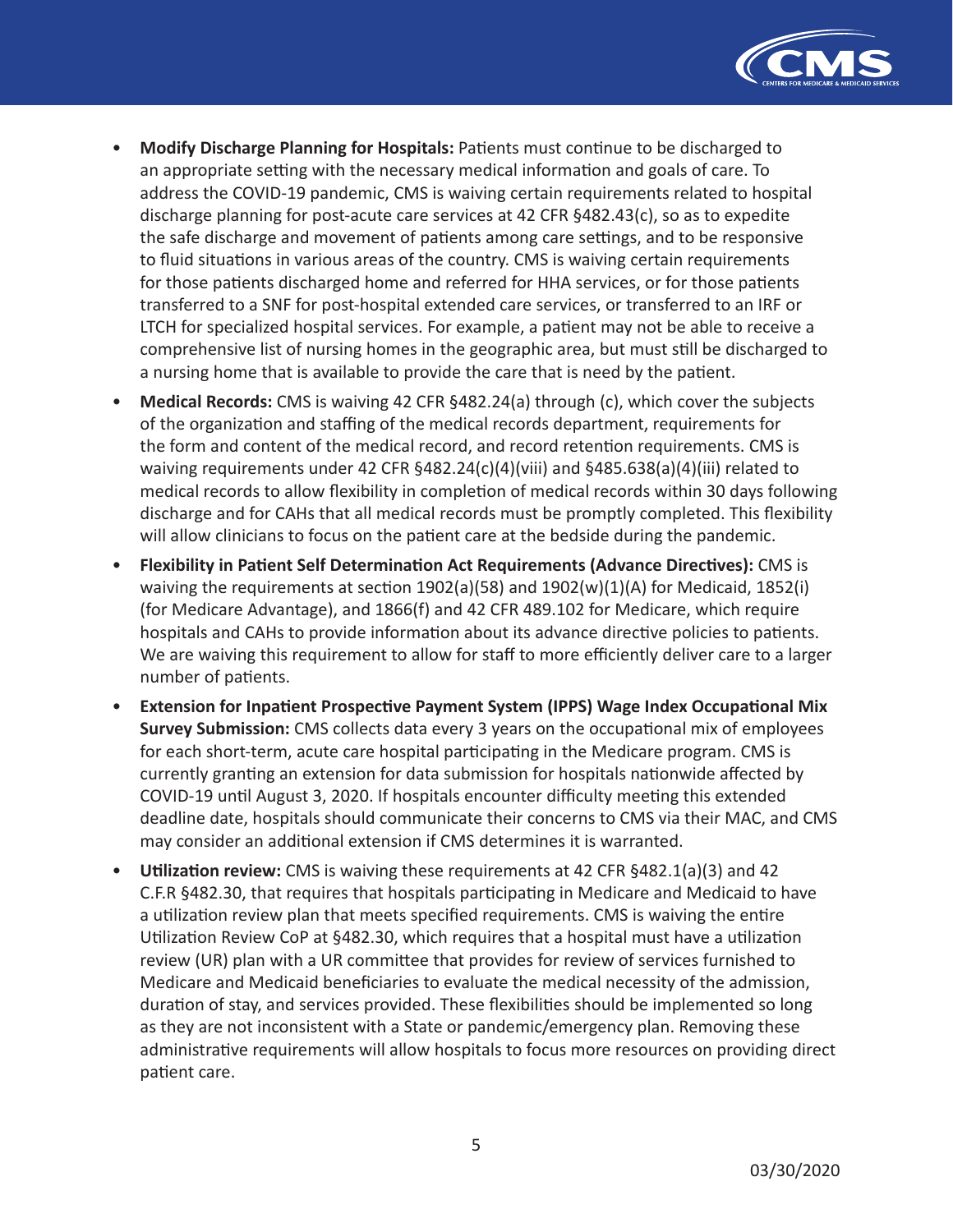

- **Quality assessment and performance improvement program.** CMS is waiving 482.21(a)-(d) and (f), and 485.641(a), (b), and (d), which provide details on the scope of the program, the incorporation, and setting priorities for the program's performance improvement activities, and integrated QAPI programs (for hospitals that are a part of a hospital system). These flexibilities, which apply to both hospitals and CAHs, should be implemented so long as they are not inconsistent with a state's emergency preparedness or pandemic plan. We expect any improvements to the plan to focus on the Public Health Emergency. While this waiver decreases burden associated with the development of a hospital or CAH QAPI program, the requirement that hospitals and CAHs maintain an effective, ongoing, hospital-wide, datadriven quality assessment and performance improvement program will remain.
- **Nursing services:** CMS is waiving the provision at 42 CFR 482.23(b)(4), 42 CFR 482.23(b)(7), and 485.635(d)(4), which requires the nursing staff to develop and keep current a nursing care plan for each patient, and the provision that requires the hospital to have policies and procedures in place establishing which outpatient departments are not required under to have a registered nurse present. These waivers allow nurses increased time to meeting the clinical care needs of each patient and allows for the provision of nursing care to an increased number of patients. In addition, we expect that hospitals will need relief for the provision of inpatient services and as a result, the requirement to establish nursing-related policies and procedures for outpatient departments is likely unnecessary. These flexibilities apply to both hospitals and CAHs, and should be implemented so long as they are not inconsistent with a State or pandemic/emergency plan.
- **Food and dietetic service:** CMS is waiving the requirement at 42 CFR 482.28(b)(3) to have a current therapeutic diet manual approved by the dietitian and medical staff readily available to all medical, nursing, and food service personnel. Such manuals would not need to be maintained at surge capacity sites. These flexibilities should be implemented so long as they are not inconsistent with a State or pandemic/emergency plan. Removing these administrative requirements will allow hospitals to focus more resources on providing direct patient care.
- **Written policies and procedures for appraisal of emergencies at off campus hospital departments:** CMS is waiving 482.12(f)(3) related to Emergency services, with respect to the surge facility(ies) only, such that written policies and procedures for staff to use when evaluating emergencies are not required for surge facilities. This removes the burden on facilities to develop and establish additional policies and procedures at their surge facilities or surge sites related to the assessment, initial treatment and referral of patients. These flexibilities should be implemented so long as they are not inconsistent with a state's emergency preparedness or pandemic plan.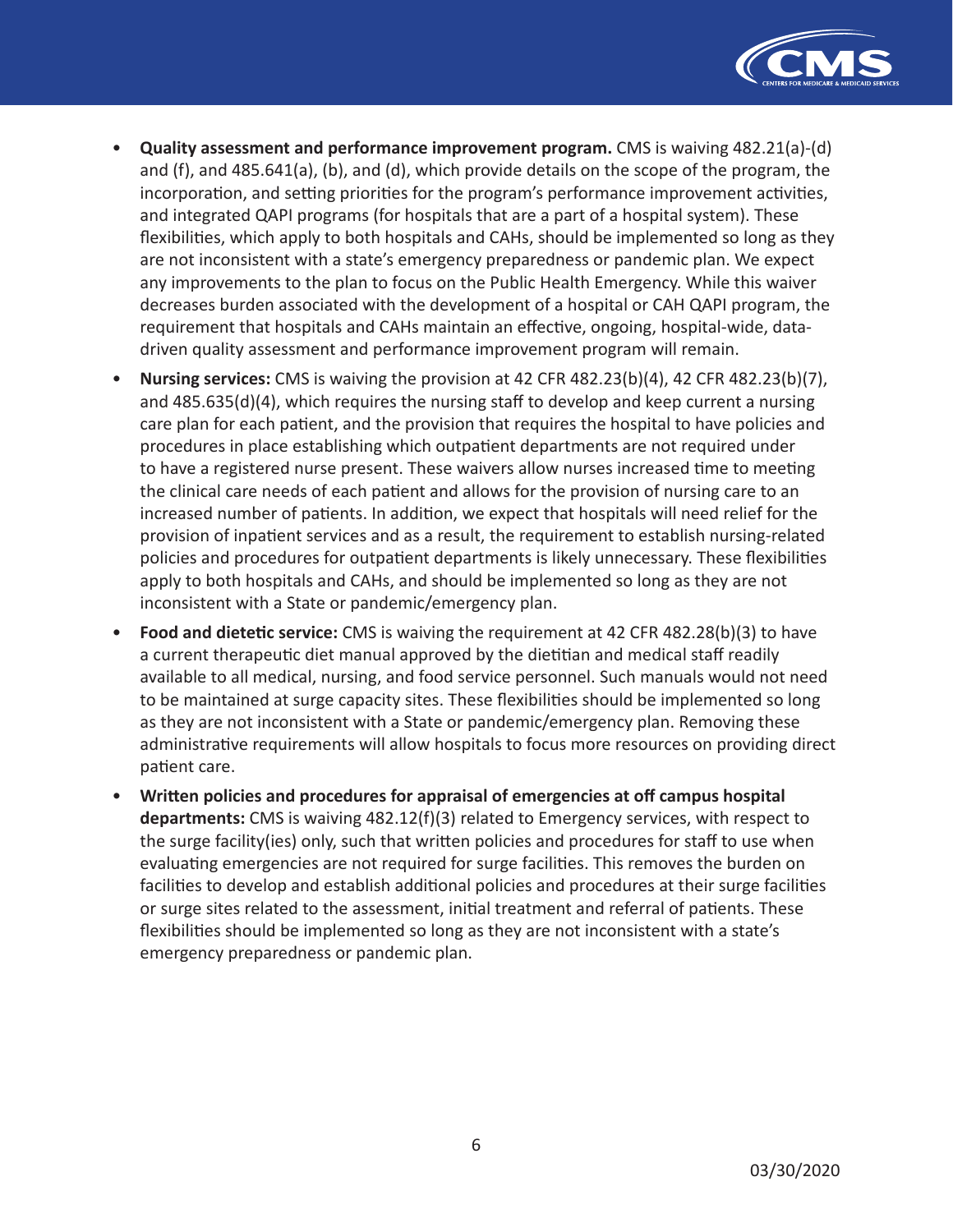

- **Emergency preparedness policies and procedures:** CMS is waiving 482.15(b) and 485.625(b), which requires the hospital and CAH to develop and implement emergency preparedness policies and procedures, and  $482.15(c)(1)-(5)$  and  $485.625(c)(1)-(5)$  which requires that the emergency preparedness communication plans for hospitals and CAHs to contain specified elements with respect to the surge site. The requirement under the communication plan requires hospitals and CAHs to have specific contact information for staff, entities providing services under arrangement, patients' physicians, other hospitals and CAHs, and volunteers. This would not be an expectation for the temporary expansion site. This waiver removes the burden on facilities to establish these policies and procedures for their surge facilities or surge sites.
- **Signature Requirements:** CMS is waiving signature and proof of delivery requirements for Part B drugs and Durable Medical Equipment when a signature cannot be obtained because of the inability to collect signatures. Suppliers should document in the medical record the appropriate date of delivery and that a signature was not able to be obtained because of COVID-19.
- **Accelerated/Advance Payments:** In order to increase cash flow to providers impacted by COVID-19, CMS has expanded our current Accelerated and Advance Payment Program. An accelerated/advance payment is a payment intended to provide necessary funds when there is a disruption in claims submission and/or claims processing. CMS is authorized to provide accelerated or advance payments during the period of the public health emergency to any Medicare provider/supplier who submits a request to the appropriate Medicare Administrative Contractor (MAC) and meets the required qualifications. Each MAC will work to review requests and issue payments within seven calendar days of receiving the request. Traditionally repayment of these advance/accelerated payments begins at 90 days, however for the purposes of the COVID-19 pandemic, CMS has extended the repayment of these accelerated/advance payments to begin 120 days after the date of issuance of the payment. Providers can get more information on this process here: **[www.cms.gov/files/document/](www.cms.gov/files/document/Accelerated-and-Advanced-Payments-Fact-Sheet.pdf) [Accelerated-and-Advanced-Payments-Fact-Sheet.pdf](www.cms.gov/files/document/Accelerated-and-Advanced-Payments-Fact-Sheet.pdf)**.
- **Cost Reporting:** CMS is delaying the filing deadline of certain cost report due dates due to the COVID-19 outbreak. We are currently authorizing delay for the following fiscal year end (FYE) dates. CMS will delay the filing deadline of FYE 10/31/2019 cost reports due by March 31, 2020 and FYE 11/30/2019 cost reports due by April 30, 2020. The extended cost report due dates for these October and November FYEs will be June 30, 2020. CMS will also delay the filing deadline of the FYE 12/31/2019 cost reports due by May 31, 2020. The extended cost report due date for FYE 12/31/2019 will be July 31, 2020.
- **Provider Enrollment:** CMS has established toll-free hotlines for all providers as well as the following flexibilities for provider enrollment:
	- Waive certain screening requirements.
	- Postpone all revalidation actions.
	- Expedite any pending or new applications from providers.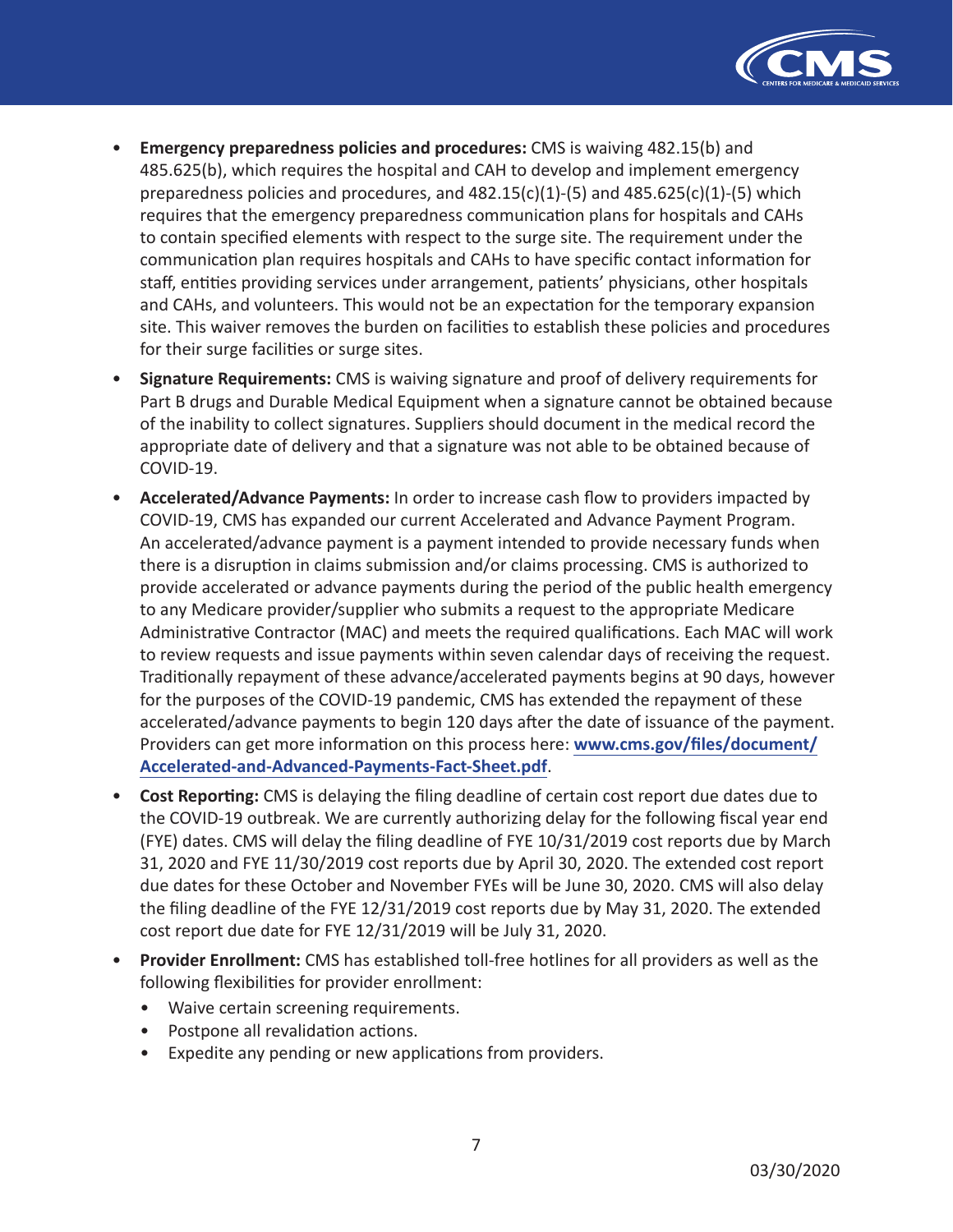

### **Medicare appeals in Fee for Service, Medicare Advantage (MA) and Part D**

- CMS is allowing Medicare Administrative Contractors (MACs) and Qualified Independent Contractor (QICs) in the FFS program 42 CFR 405.942 and 42 CFR 405.962 and MA and Part D plans, as well as the Part C and Part D Independent Review Entity (IREs), 42 CFR 562, 42 CFR 423.562, 42 CFR 422.582 and 42 CFR 423.582 to allow extensions to file an appeal;
- CMS is allowing MACs and QICs in the FFS program 42 CFR 405. 950 and 42 CFR 405.966 and the Part C and Part D IREs to waive requirements for timeliness for requests for additional information to adjudicate appeals; MA plans may extend the timeframe to adjudicate organization determinations and reconsiderations for medical items and services (but not Part B drugs) by up to 14 calendar days if: the enrollee requests the extension; the extension is justified and in the enrollee's interest due to the need for additional medical evidence from a noncontract provider that may change an MA organization's decision to deny an item or service; or, the extension is justified due to extraordinary, exigent, or other non-routine circumstances and is in the enrollee's interest 42 CFR  $\S$  422.568(b)(1)(i),  $\S$  422.572(b)(1) and § 422.590(f)(1);
- CMS is allowing MACs and QICs in the FFS program 42 C.F.R 405.910 and MA and Part D plans, as well as the Part C and Part D IREs to process an appeal even with incomplete Appointment of Representation forms 42 CFR § 422.561, 42 CFR § 423.560. However, any communications will only be sent to the beneficiary;
- CMS is allowing MACs and QICs in the FFS program 42 CFR 405. 950 and 42 CFR 405.966 and MA and Part D plans, as well as the Part C and Part D IREs to process requests for appeal that don't meet the required elements using information that is available 42 CFR § 422.562, 42 CFR § 423.562.
- CMS is allowing MACs and QICs in the FFS program 42 CFR 405. 950 and 42 CFR 405.966 and MA and Part D plans, as well as the Part C and Part D IREs, 42 CFR 422.562, 42 CFR 423.562 to utilize all flexibilities available in the appeal process as if good cause requirements are satisfied.

#### **Workforce**

- **Sterile Compounding:** CMS is waiving hospital sterile compounding requirements to allow used face masks to be removed and retained in the compounding area to be re-donned and reused during the same work shift in the compounding area only. This will conserve scarce face mask supplies. CMS will not be reviewing the use and storage of facemasks under these requirements.
- **Medical Staff Requirements:** CMS is waiving the Medical Staff requirements at 42 CFR §482.22(a)(1)-(4) to allow for physicians whose privileges will expire to continue practicing at the hospital and for new physicians to be able to practice in the hospital before full medical staff/governing body review and approval to address workforce concerns related to COVID-19.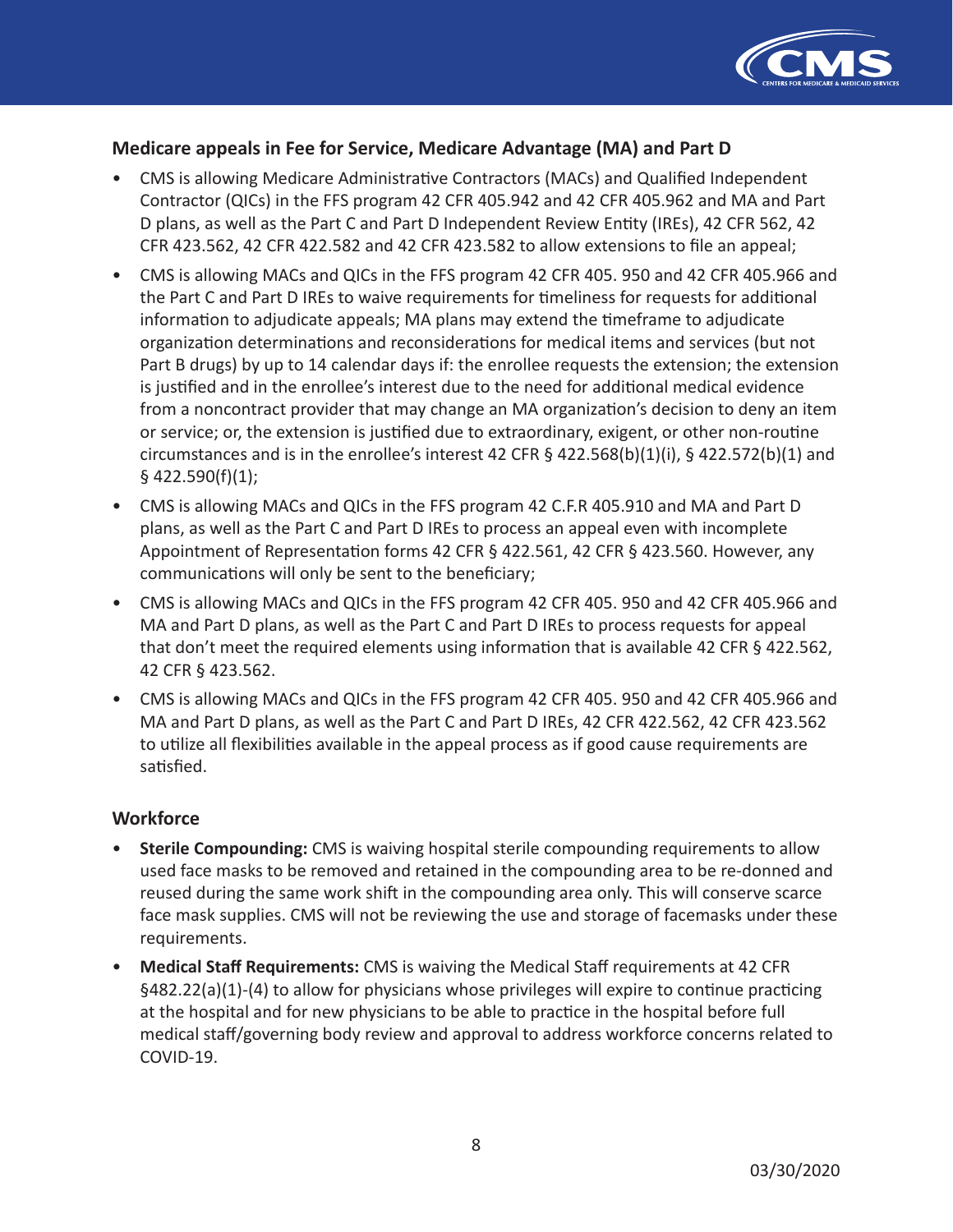

- **Physician services:** CMS is waiving 482.12(c), which requires that Medicare patients be under the care of a physician. This allows hospitals to use other practitioners, such as physician's assistant and nurse practitioners to the fullest extent possible. This waiver should be implemented so long as they are not inconsistent with a state's emergency preparedness or pandemic plan.
- **Anesthesia services.** CMS is waiving the requirements at 42 CFR 482.52(a)(5),42 CFR 485.639(c)(2), and 42 CFR 416.42 (b)(2) that a certified registered nurse anesthetist (CRNA) is under the supervision of a physician. CRNA supervision will be at the discretion of the hospital or Ambulatory Surgical Center (ASC), and state law. This waiver applies to hospitals, CAHs, and ASCs. These waivers will allow CRNAs to function to the fullest extent of their licensure, and should be implemented so long as they are not inconsistent with a State or pandemic/emergency plan.
- **Respiratory care services:** We are waiving the requirement at 42 CFR 482.57(b)(1) that hospitals designate in writing the personnel qualified to perform specific respiratory care procedures and the amount of supervision required for personnel to carry out specific procedures. These flexibilities should be implemented so long as they are not inconsistent with a State or pandemic/emergency plan. Not being required to designate these professionals in writing will allow qualified professionals to operate to the fullest extent of their licensure and training in providing patient care for respiratory illnesses.
- **CAH Personnel qualifications:** CMS is waiving the minimum personnel qualifications for clinical nurse specialist, nurse practitioners, and physician assistants described at 42 CFR 485.604 (a)(2), 42 CFR 485.604 (b)(1-3), and 42 C.F.R 485.604 (c)(1-3). Clinical Nurse Specialists, Nurse Practitioners, and Physician Assistants will still have to meet state requirements for licensure and scope of practice, but not additional Federal requirements that may exceed State requirements. This will give States and facilities more flexibility in using clinicians in these roles to meet increased demand. These flexibilities should be implemented so long as they are not inconsistent with a State or pandemic/emergency plan.
- **CAH staff licensure:** CMS is deferring to staff licensure, certification, or registration to State law by waiving the requirement at 42 CFR 485.608(d) that staff of the CAH be licensed, certified, or registered in accordance with applicable Federal, State, and local laws and regulations. The CAH and its staff must still be in compliance with applicable Federal, State and Local laws and regulations, and all patient care must be furnished in compliance with State and local laws and regulations. This waiver would defer all licensure, certification, and registration requirements for CAH staff to the state, which would add flexibility where Federal requirements are more stringent. These flexibilities should be implemented so long as they are not inconsistent with a State or pandemic/emergency plan.